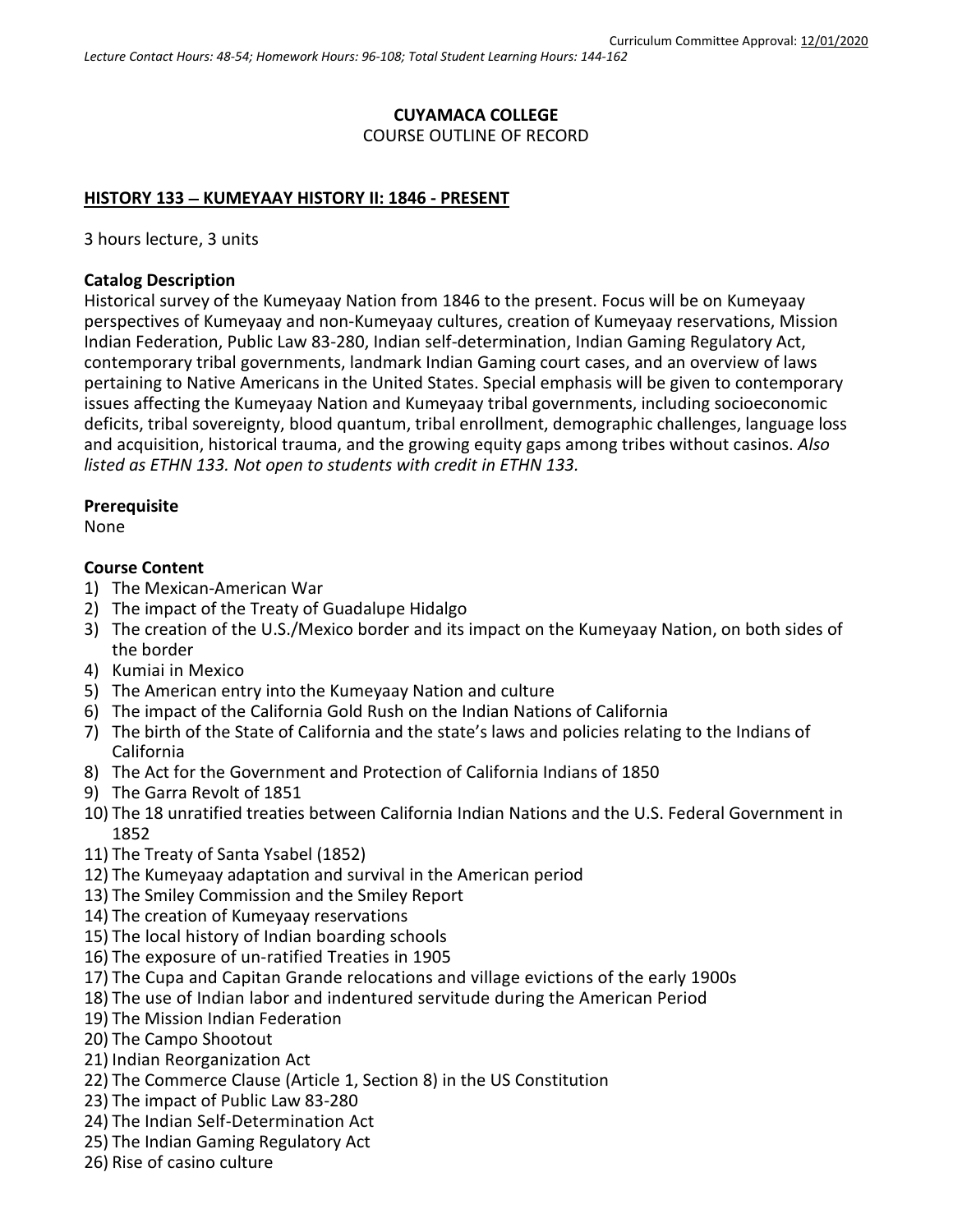- 27) The benefits and challenges of Indian gaming, such as per capita disbursements
- 28) 5th Circuit Court Case, *Seminoles v. Butterworth*
- 29) 9th Circuit Court Case, *Barona v. Duffy*
- 30) Supreme Court cases, especially *Cabazon v. California*
- 31) CA Proposition 1A, Gambling on Tribal Lands (2000)
- 32) CA Proposition 5, Tribal-State Gaming Compacts (1998)
- 33) The political role of Kumeyaay Tribal Governments in county, state, federal political issues
- 34) Socioeconomic deficits in Native Nations
- 35) Contemporary issues affecting the Kumeyaay Nation and Kumeyaay tribal governments, including but not limited to blood quantum, tribal enrollment, demographic challenges, language loss and acquisition, historical trauma, and the growing equity gap among tribes without casinos.

# **Course Objectives**

Students will be able to:

- 1) Analyze and articulate concepts of ethnic studies, including but not limited to race, ethnicity, eurocentrism, white supremacy, liberation and decolonization.
- 2) Apply theory to describe the marginalization of the Kumeyaay people, based on class, race, religion and gender, with a particular emphasis on agency and self- affirmation.
- 3) Critically discuss the intersection of race and ethnicity with other forms of difference affected by hierarchy and oppression, such as class, gender, sexuality, religion, spirituality, ability, and/or age.
- 4) Describe the different philosophies of preservation vs. assimilation and provide examples of how they are evident throughout the 20th century.
- 5) Contrast and debate the ideologies of preservation and assimilation within Kumeyaay society.
- 6) Assess historical, social and political trends in the Kumeyaay culture and society.
- 7) Identify the impact on Kumeyaay and non-Kumeyaay societies of exposure of the un-ratified Treaties of 1852.
- 8) Interpret the impact of the United States government treaty system as it pertains to the Kumeyaay Nation.
- 9) Discuss the local history of Indian boarding schools, especially Sherman Institute and Saint Boniface Indian Boarding School.
- 10) Explain language loss from the Greatest Generation to the Baby Boomer Generation
- 11) Describe the divergence of culture between Mexican Kumiai and U.S. Kumeyaay and describe modern efforts at cultural collaboration.
- 12) Interpret the effect of Anglo-American values, attitudes and legislation on the Kumeyaay Nation
- 13) Discuss Federal Indian Law and describe how the different eras of this subject affected the Kumeyaay Nation.
- 14) Discuss the Commerce Clause (Article 1, Section 8) in the US Constitution and its implications for tribal sovereignty and Indian gaming.
- 15) Discuss the Federal Constitution and U.S. Supreme Court decisions in relation to the impact on and influence on Kumeyaay Indians.
- 16) Discuss legislation of the time and describe how it affected Kumeyaay culture and society, with special emphasis given to Public Law 83-280.
- 17) Evaluate the impact of the non-Kumeyaay on Kumeyaay culture (or vice versa) within the context of daily life, religious practice, food and entertainment, etc.
- 18) Describe the Mission Indian Federation and the Kumeyaay involvement in this organization.
- 19) Judge the effect of Anglo-American values, attitudes, and legislation on the Kumeyaay Nation and other Indians of California.
- 20) Explain significant Supreme Court decisions, especially those that relate to the Indian peoples.
- 21) Discuss the influence of the Indian Gaming Regulatory Act, the *Cabazon* case, and the rise of modern Indian gaming culture.
- 22) Evaluate tribal-state gaming compacts and California Proposition 1A and Proposition 5.
- 23) Analyze arguments from opponents of Indian gaming.
- 24) Analyze how casinos have impacted the Kumeyaay Nation.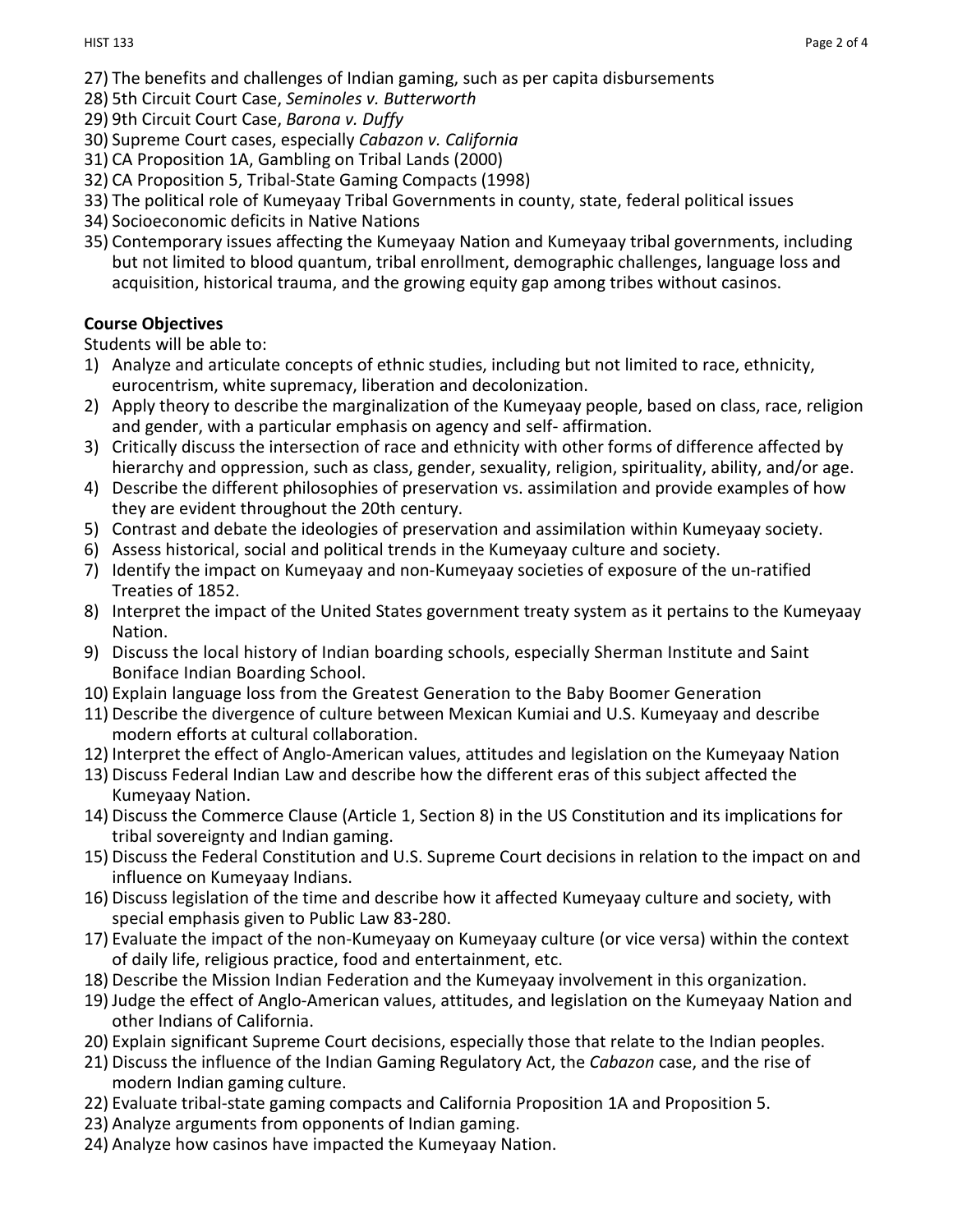- 25) Explain the development of modern economic policy for tribes in the U.S. and analyze its affects on Kumeyaay economic development and diversification.
- 26) Assess contemporary tribal sovereignty within the context of life in the early part of the 21st century.
- 27) Describe how Kumeyaay resistance, social justice, and liberation as experienced by tribal communities are relevant to current issues (communal, national, and international).

### **Method of Evaluation**

A grading system will be established by the instructor and implemented uniformly. Grades will be based on demonstrated proficiency in subject matter determined by multiple measurements for evaluation, one of which must be essay exams, skills demonstration or, where appropriate, the symbol system.

- 1) Exams (essay, objective) that measure students' ability to describe Kumeyaay history, social evolution, migrations, cultural traditions, and non-Indian historical events and legislation that impacted the lives and customs of the Kumeyaay.
- 2) Final exam (objective, comprehensive) that measures students' ability to describe Kumeyaay history, social evolution, and non-Indian historical events and legislation that impacted the lives and customs of the Kumeyaay.
- 3) In-class presentations that measure students' ability to describe the cultural traditions and non-Indian historical events and legislation that impacted the lives and customs of the Kumeyaay.
- 4) Written research project that measures students' ability to explain the social evolution, cultural traditions, and non-Indian historical events and legislation that impacted the lives and customs of the Kumeyaay.

### **Special Materials Required of Student**

None

# **Minimum Instructional Facilities**

- 1) Smart classroom with writing boards, overhead projector
- 2) Geographical and treaty maps of the Kumeyaay Nation

# **Method of Instruction**

- 1) Lecture and group discussion
- 2) Multimedia presentations
- 3) Field trips

# **Out-of-Class Assignments**

- 1) Reading assignments, reading response questions, reading journals
- 2) Map exercises
- 3) Field exercises including museum and library research and visits to historic sites

# **Texts and References**

- 1) Required (representative examples):
	- a. Banegas, Ethan. *Kumeyaay Oral History Project*. San Diego History Center, 2020.
	- b. Banegas, Ethan. *The Socioeconomic Impact Of Indian Gaming On Kumeyaay Nations: A Case Study of Barona, Viejas, And Sycuan, 1982-2016.* University of San Diego, 2017.
	- c. Duran, Eduardo and Bonnie Duran. *Postcolonial Psychology.* State University of New York, 1995.
	- d. Hildreth, Ada. *Medicine Man: The Story of an Indian Service Doctor: 1918 to 1934*. Julian Pioneer Museum, 2017.
	- e. Mitchell, Donald Craig. *Wampum: How Indian Tribes, The Mafia, And An Inattentive Congress Invented Indian Gaming And Created A \$28 Billion Gambling Empire.* Overlook Press, 2016.
	- f. Shipek, Florence Connelly. *Delfina Cuero: Her Autobiography, An Account of Her Last Years and Her Ethnobotanic Contributions.* Ballena Press Publication, 1991.
	- g. Thorne, Tanis C. *El Capitan.* Ballena Press Publication, 2012.